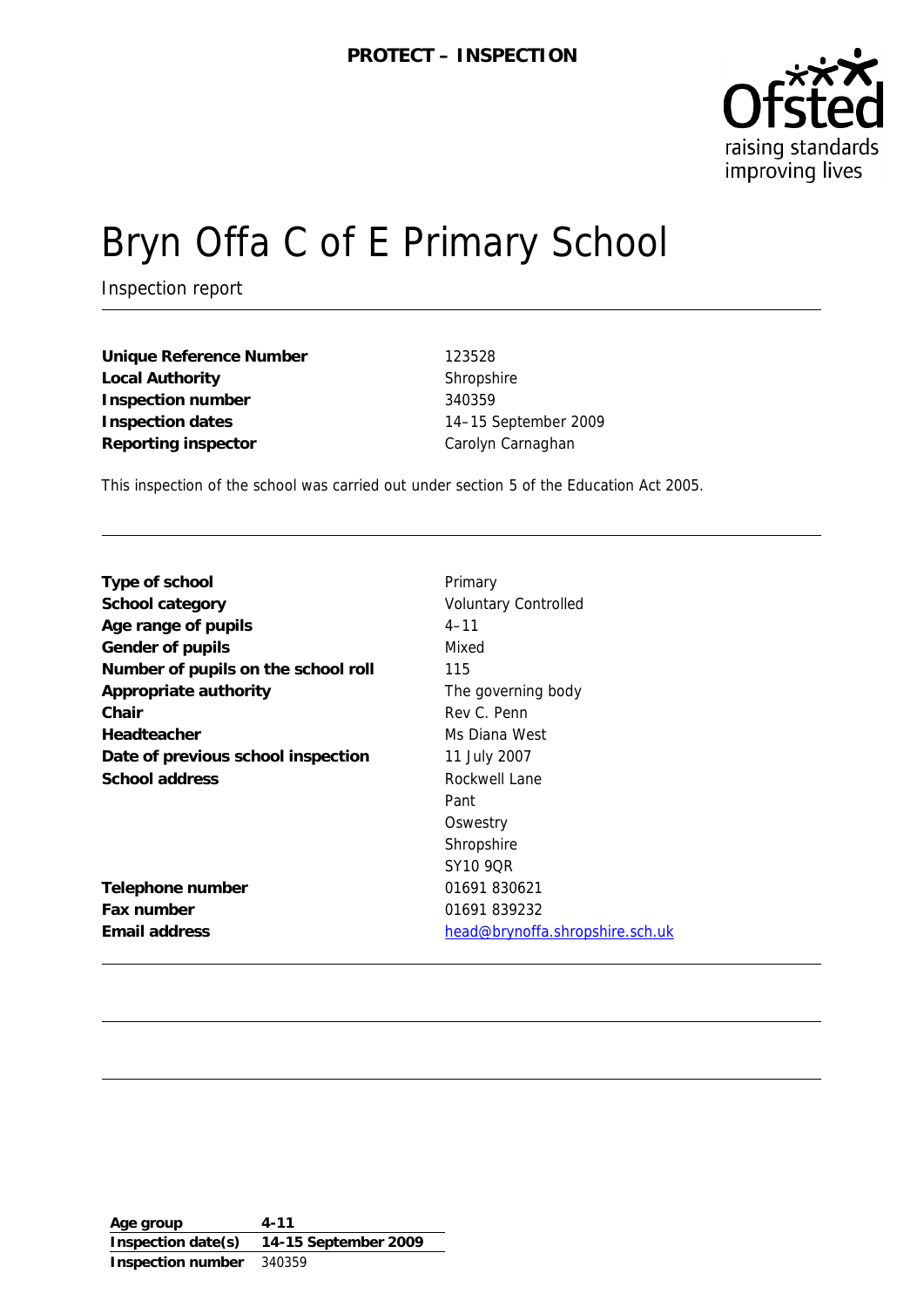# **Introduction**

This inspection was carried out by two additional inspectors. The inspectors visited ten lessons, and held meetings with a governor, the assistant headteacher and pupils. They observed the school's work, and looked at a wide range of documentation, including 45 parental, 58 pupil and 6 teacher questionnaires.

The inspection team reviewed many aspects of the school's work. It looked in detail at the following:

- whether the school's actions have started to raise pupils' attainment in writing
- how well teaching promotes high achievement, particularly for more able pupils
- the effectiveness of the use of assessment
- how well children are doing in the Early Years Foundation Stage

## **Information about the school**

Bryn Offa is a smaller than the average primary school. Almost all pupils are White British and virtually all speak English as their first language. There are fewer than average pupils with special educational needs and/or disabilities. The school experiences a higher than expected turnover of pupils. The school has received the Healthy Schools Award and Activemark within the last year. There is an onsite preschool, Pant Pandas, that provides before school, after school and holiday care. The school has an acting headteacher who was not present during the inspection.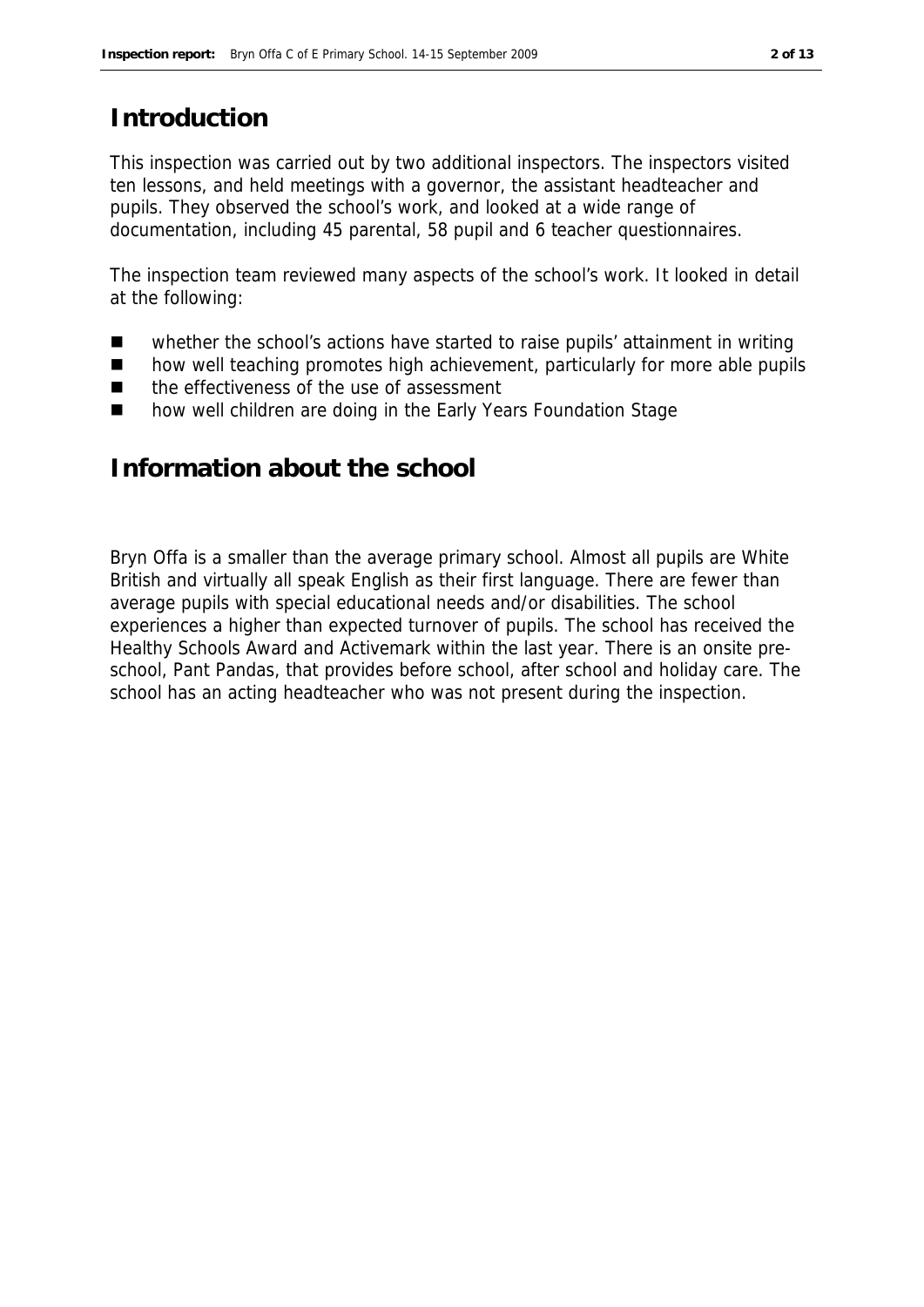## **Inspection judgements**

# **Overall effectiveness: how good is the school? 3**

**The school's capacity for sustained improvement 3**

#### **Main findings**

Bryn Offa Church of England Primary school provides a satisfactory education for its pupils. Pupils are happy at school and feel safe and secure; they develop very good relationships with their teachers and their peers. The school promotes a caring, kind ethos, where pupils are encouraged to take responsibility for each other, particularly those who are younger. Pupils' attendance is above average, and their behaviour is good.

Pupils make satisfactory progress and leave school with average levels of attainment. Pupils make the best progress in Key Stage 1, across all subjects and attainment is above average. In Key Stage 2, progress is slower, particularly in writing and the school acknowledges that this must be tackled urgently. Children in the Early Years Foundation Stage make satisfactory progress.

Teaching is satisfactory with some lessons offering exciting and challenging activities. Where teaching is weaker, there is insufficient use of assessment, poor planning that does not take into account the range of ability in the class and poor pace. Pupils make the best progress where they work independently or in small groups and where the teacher brings some fun into the work.

Pupils are very keen to take on responsibilities, such as those who buddy and mentor others. They run a tuck shop and some belong to the school council. They are keen to raise money for charities and to take part in sports and teams. The school's capacity to improve is satisfactory and the senior leadership team, of acting headteacher and assistant head, have identified key areas for development. The monitoring of teaching has not been rigorous enough and this leads to inconsistencies. The school recognises this. It also recognises the need for more accurate and better-used pupil assessment and for far more rigorous planning of lessons. Governance is satisfactory, but governors' checks on the school are not always rigorous enough.

About 40% of the schools whose overall effectiveness is judged satisfactory may receive a monitoring visit by an Ofsted inspector before their next section 5 inspection.

**What does the school need to do to improve further?**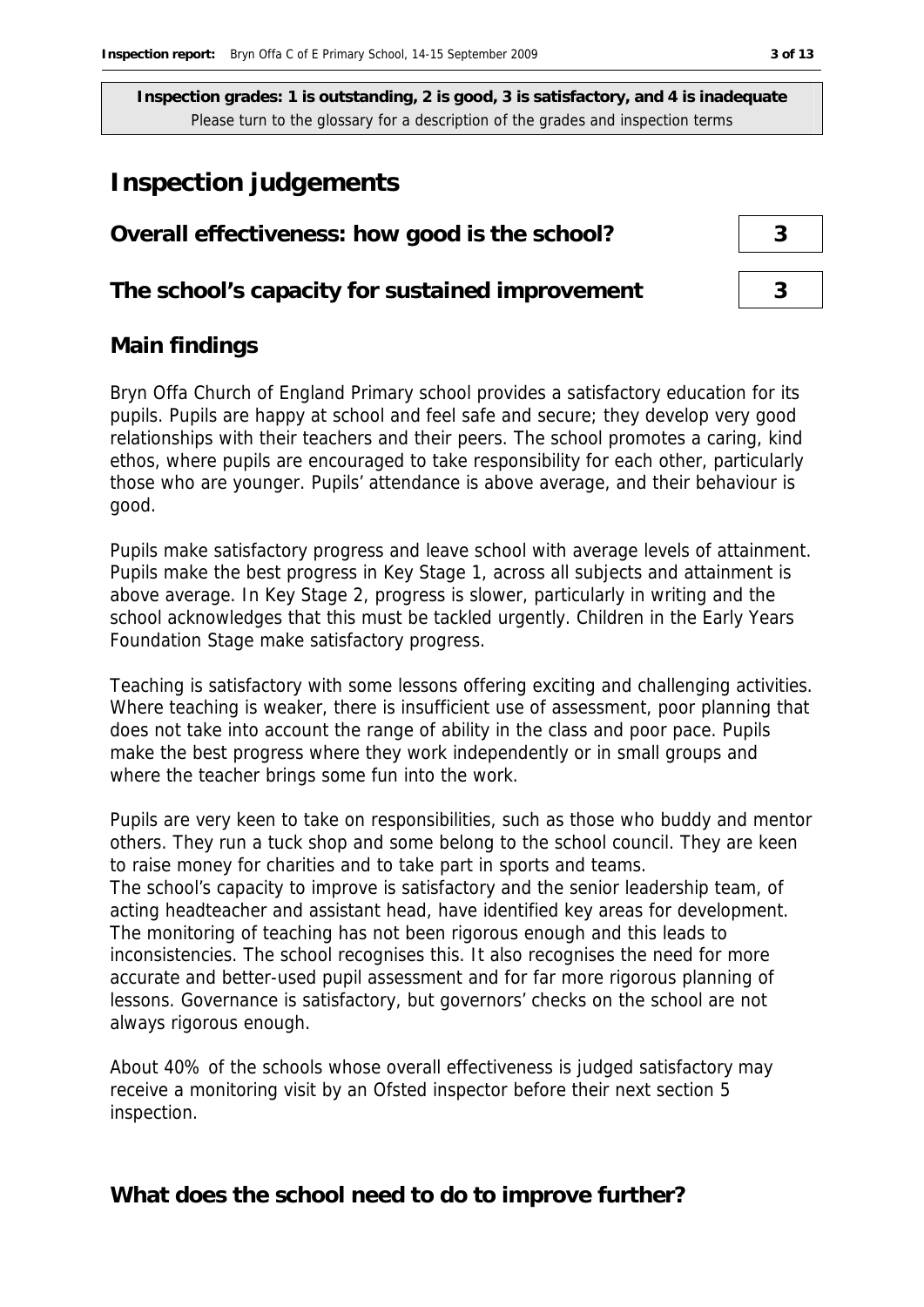- By April 2010, raise the quality of teaching and learning by ensuring:
	- lesson planning takes into account different ability levels of pupils
	- assessment informs the planning and delivery of lessons to provide support and challenge for all pupils.
- Raise attainment in writing, particularly in Years 5 and 6, by seeking more opportunities across the curriculum to promote writing.

#### **Outcomes for individuals and groups of pupils 3**

Lessons observed during the inspection showed that pupils enjoy their work. Pupils clearly enjoy their lessons when the tasks set are well planned to match their needs. This is not always the case, however. Pupils' learning and progress in Key Stage 2, from their starting points in mathematics, science and reading, are satisfactory and by the end of Year 6, national tests show that their attainment is broadly average. This has been the case over the last three years. However, achievement in writing has not been satisfactory in the past, although there has been a significant improvement this year. Pupils in Key Stage 1 make better progress in all subjects and they reach attainment levels that are above those seen nationally. More able pupils across the school do not progress as well as those nationally. Pupils with special educational needs and/or disabilities, and those who join the school at other than the usual times, make satisfactory progress from their starting points.

Pupils say that they feel safe at school and this helps them build their confidence. There is very little bullying and where this occurs it is dealt with swiftly and carefully. Pupils enjoy taking responsibility for activities, such as the school council and the tuck shop. They have visited local businesses and council officers to see how the world of work does things. This helps them to gain suitable experiences that will help prepare them for future life. Pupils' behaviour is generally good and they expect to help and guide younger members of the school. Pupils see the 'Bryn Offa Buddies' the 'BOBS'- as a real plus for those feeling a little unsure and becoming a 'BOB' is an honour, clearly helping to build maturity and confidence.

There are a great many opportunities for sport and pupils enjoy the chance to belong to teams and clubs. They like their healthy school lunches. Pupils appreciate their local community and share contacts with schools in other countries, such as Egypt. This is part of the way pupils develop social, moral, cultural and spiritual values, which are generally good. The local churches are regularly visited at times of celebration and festivals, but there is also a keen ethos of caring and supporting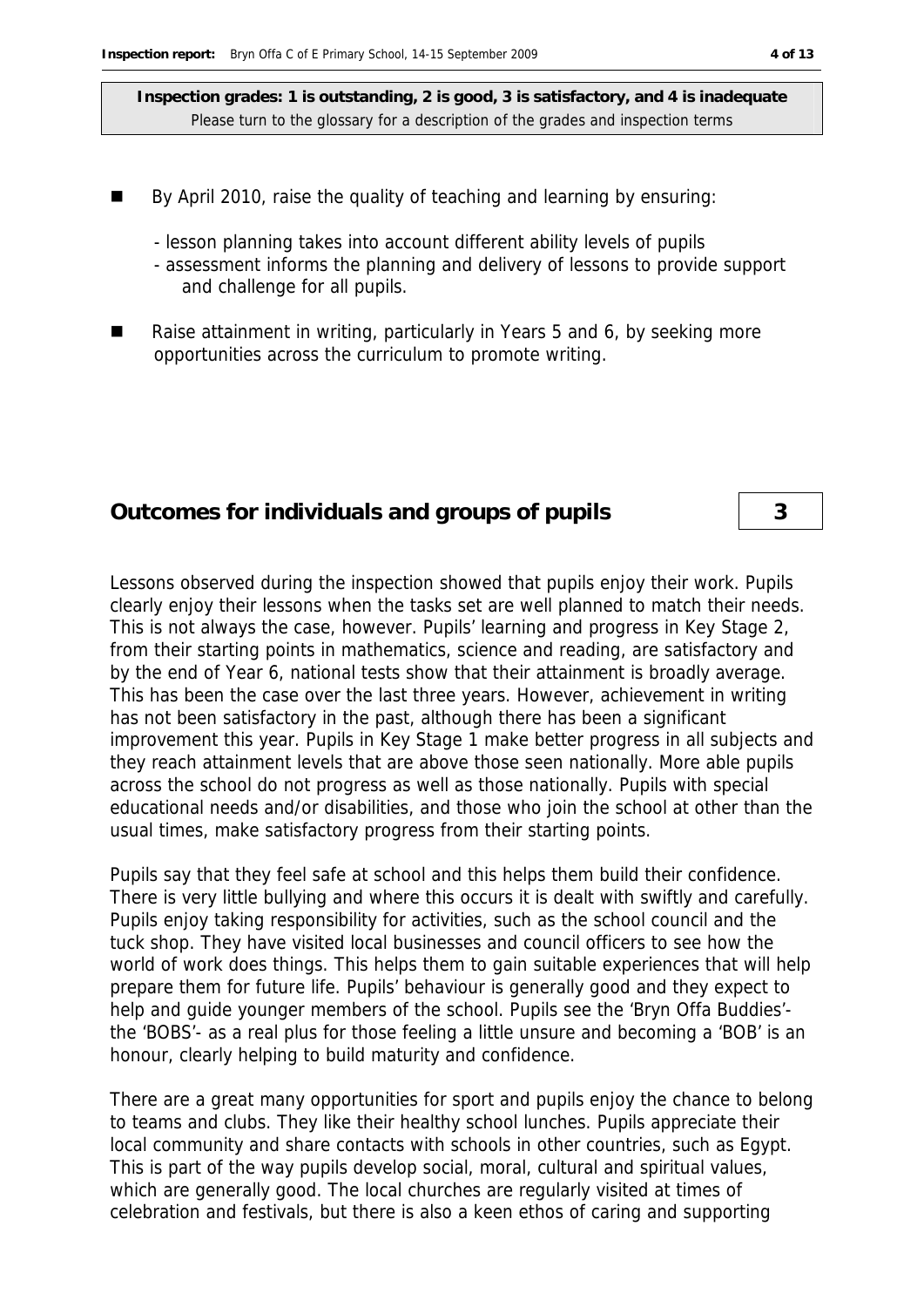others through your own actions. Pupils' attendance is better than average, showing how much they enjoy coming to Bryn Offa.

These are the grades for pupils' outcomes

| Pupils' achievement and the extent to which they enjoy their learning                                                     |                |
|---------------------------------------------------------------------------------------------------------------------------|----------------|
| Taking into account:                                                                                                      | 3              |
| Pupils' attainment <sup>1</sup>                                                                                           |                |
| The quality of pupils' learning and their progress                                                                        | 3              |
| The quality of learning for pupils with special educational needs and/or disabilities<br>and their progress               | 3              |
| The extent to which pupils feel safe                                                                                      | $\mathcal{P}$  |
| Pupils' behaviour                                                                                                         | $\overline{2}$ |
| The extent to which pupils adopt healthy lifestyles                                                                       | $\mathcal{P}$  |
| The extent to which pupils contribute to the school and wider community                                                   | $\mathcal{P}$  |
| The extent to which pupils develop workplace and other skills that will<br>contribute to their future economic well-being | 3              |
| Taking into account:                                                                                                      |                |
| Pupils' attendance <sup>1</sup>                                                                                           | 2              |
| The extent of pupils' spiritual, moral, social and cultural development                                                   | 2              |

## **How effective is the provision?**

-

Where teaching is good it is lively and involving and ensures pupils of all ability levels are stretched. A few lessons are too teacher dominated, lacking pace and challenge, particularly for higher attainers. In satisfactory lessons, teachers do not always fully use what they know about pupils' attainment and ability in their planning. There is sometimes too little reference to how pupils can do better and insufficient opportunity for able pupils to really stretch themselves. Marking of books is inconsistent, though the best becomes an open conversation with individual pupils and ensures they understand how they can achieve more.

Where teachers have high expectations, such as in a modern foreign languages lesson seen, pupils are confident and willing to take risks, enjoying the fun that can ensue. In a history lesson they used role-play to find out what it might really have been like for the young evacuees who came to Shropshire. Where pupils in a mathematics lesson were given the chance to work fully at a level well suited to their ability, progress was good. However, where teachers dominate the lesson for too long, using up too much time taking registers and settling pupils, then setting tasks that fail to stretch pupils successfully, progress is slower. Generally pupils at Bryn Offa work well independently, they are happy to tackle tasks that are not easy. Pupils

<sup>&</sup>lt;sup>1</sup> The grades for attainment and attendance are: 1 is high; 2 is above average; 3 is broadly average; and 4 is low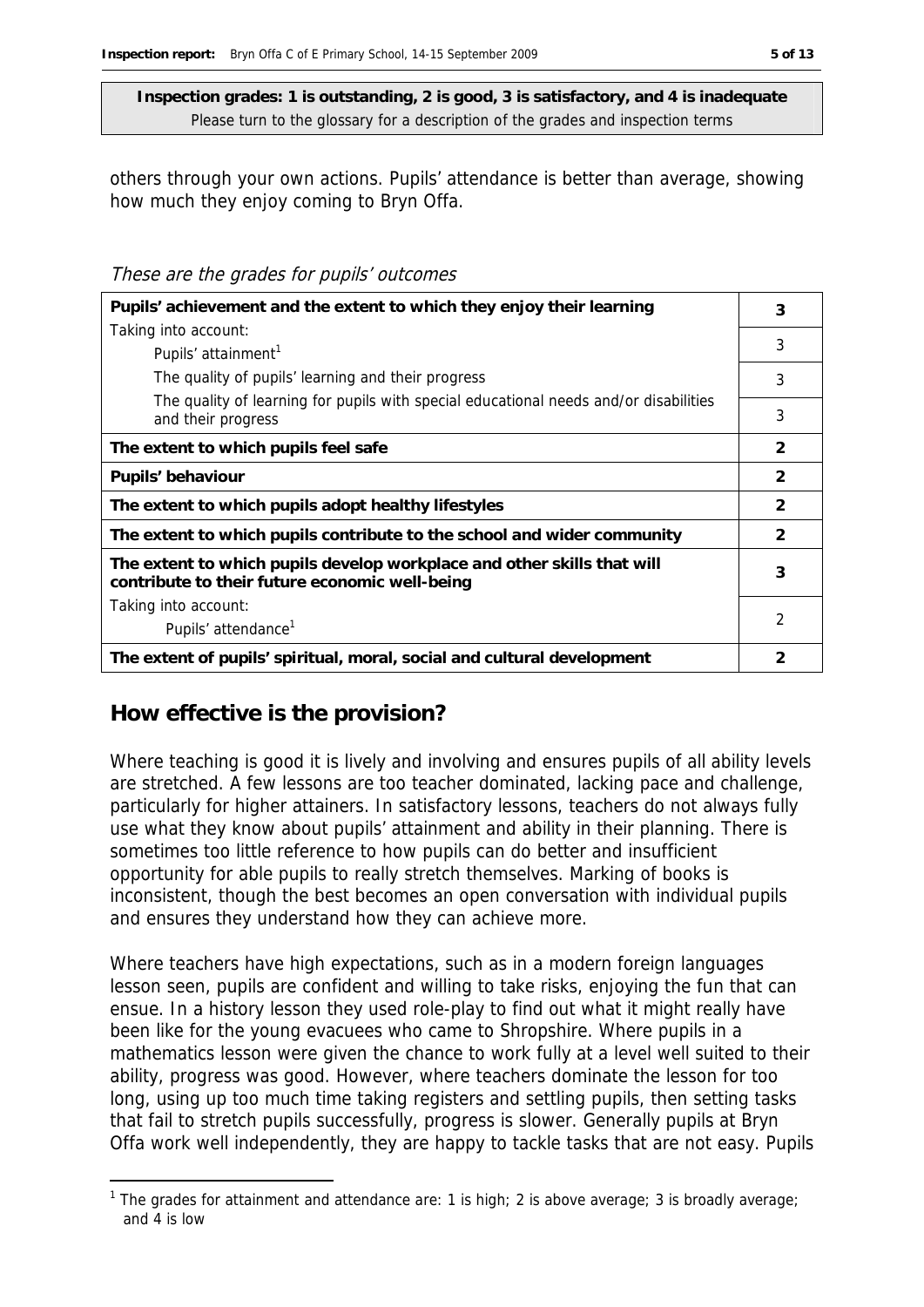who have special educational needs and/or disabilities are well supported by teaching assistants and this allows them to keep up with the lesson and to contribute to it.

Assessment is not always used enough as an effective tool for raising attainment and it does not consistently form the backbone of lesson planning. Teachers do carry out regular assessments and keep parents in touch with how their children are doing, but these assessments are not used sufficiently to improve learning.

The curriculum is good and provides for a rich and varied range of activities. Information and communication technology is used and enjoyed by pupils in many subjects. All pupils learn French and take part in sport. Dance and drama are taught mainly through enrichment sessions and art is the focus for a week's activities. There are numerous visits to outdoor centres, to the church and there are many visitors who come to share their experiences, such as a nurse and a mobile museum curator. Opportunities for pupils to write about such experiences are not effectively developed.

Pupils receive very good care from their teachers but they are not supported fully through all their lessons. More vulnerable pupils are well cared for and supported, however, and their teaching assistants work very keenly to ensure this. Arrangements for arriving and leaving school are well handled and pupils speak confidently about where they will go on to when they leave school. The school provides satisfactory safeguarding policies and procedures for all pupils and ensures all staff and pupils understand who to turn to when problems arise.

| The quality of teaching                                                                                    |  |
|------------------------------------------------------------------------------------------------------------|--|
| Taking into account:                                                                                       |  |
| The use of assessment to support learning                                                                  |  |
| The extent to which the curriculum meets pupils' needs, including, where<br>relevant, through partnerships |  |
| The effectiveness of care, guidance and support                                                            |  |

|  | These are the grades for the quality of provision |  |  |
|--|---------------------------------------------------|--|--|
|  |                                                   |  |  |

#### **How effective are leadership and management?**

Leadership and management of Bryn Offa are satisfactory but are currently in a state of flux, with an acting headteacher just in post and a new one to be appointed. The leadership team suitably ensures that pupils have equal opportunities to develop their key skills. They have begun to have some success, as achievement has started to rise in important areas, such as writing. However, the school has not fully delivered improvements in progress and attainment for all pupils and the ambitions of the leadership and management team have not all been successfully realised. For example, the identification of pupils who are gifted and talented has not led to a rise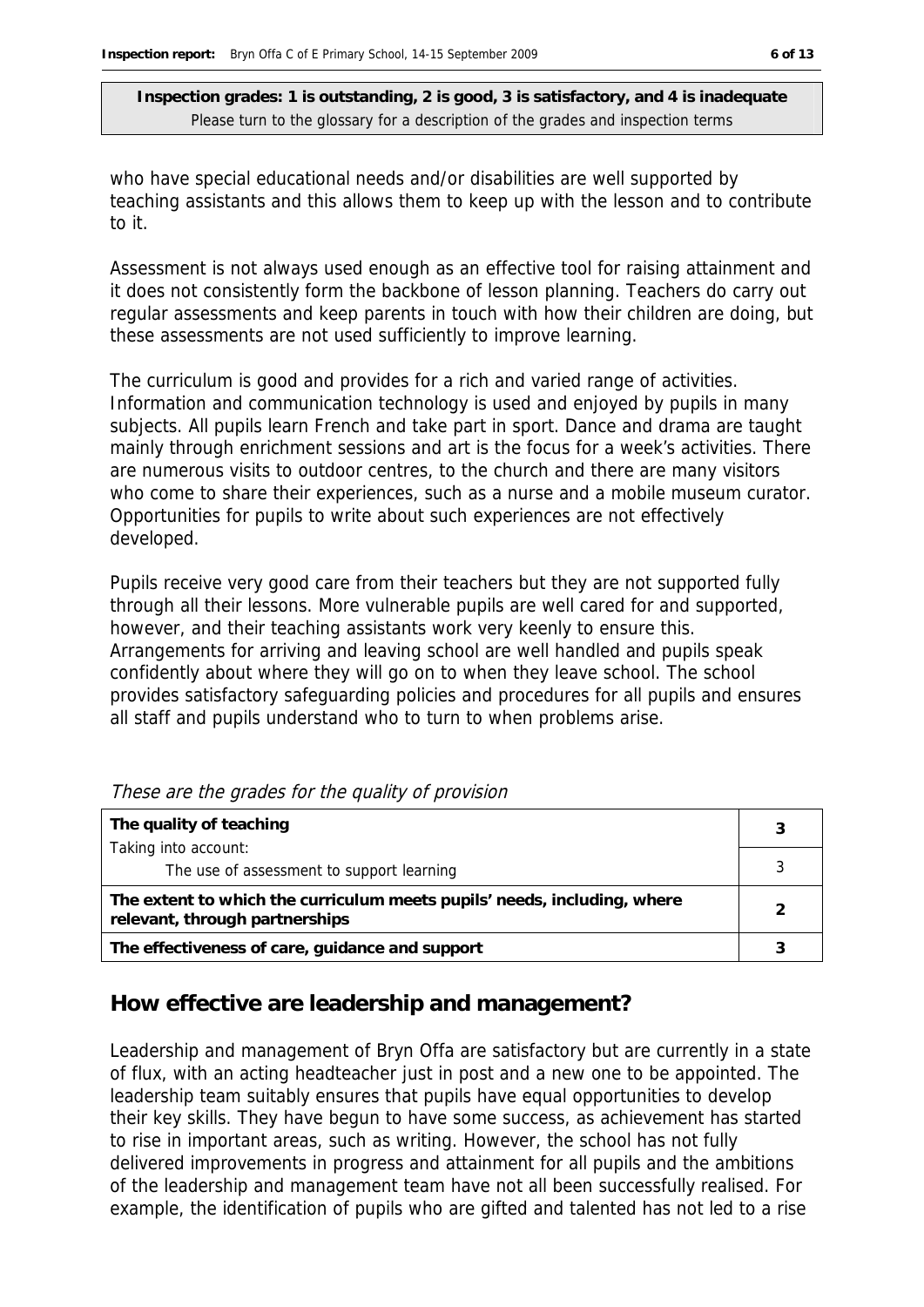in the attainment of the most able.

The acting headteacher and her assistant headteacher are very clear about the necessary improvements that must be made in the key area of teaching and these are becoming embedded. The temporary team have rightly diagnosed where the school needs to do better, particularly in writing and there are good systems to enable this to continue. The school is aware that the monitoring of teaching has not been extensive enough to raise levels of learning and plans to improve this.

Governors meet all their responsibilities and work hard to make sure that pupils and staff are safe in school. The governing body has good understanding of how the school is run. They rarely visit lessons, however, so they are not sufficiently aware of the strengths and weaknesses in teaching. This limits their opportunities to fully hold the school to account. Their understanding of the curriculum is satisfactory and they are undeniably supportive of both school and pupils.

The school promotes community cohesion locally by engaging with village organisations and local churches and internationally through links with a school in Egypt. The school has not formed links with other schools elsewhere in the country so that pupils can develop a better understanding of life in a different kind of community.

| The effectiveness of leadership and management in embedding ambition and<br>driving improvement                                                                     | 3             |
|---------------------------------------------------------------------------------------------------------------------------------------------------------------------|---------------|
| Taking into account:                                                                                                                                                |               |
| The leadership and management of teaching and learning                                                                                                              | 3             |
| The effectiveness of the governing body in challenging and supporting the<br>school so that weaknesses are tackled decisively and statutory responsibilities<br>met | 3             |
| The effectiveness of the school's engagement with parents and carers                                                                                                | $\mathcal{P}$ |
| The effectiveness of partnerships in promoting learning and well-being                                                                                              | $\mathcal{P}$ |
| The effectiveness with which the school promotes equality of opportunity and<br>tackles discrimination                                                              | 3             |
| The effectiveness of safeguarding procedures                                                                                                                        | 3             |
| The effectiveness with which the school promotes community cohesion                                                                                                 | 3             |
| The effectiveness with which the school deploys resources to achieve value for<br>money                                                                             | 3             |

These are the grades for leadership and management

## **Early Years Foundation Stage**

Children's progress is satisfactory but their attainment on entry to Year 1 is below that found nationally because of their starting points. The school and the local authority have provided recent extensive support for the Early Years Foundation Stage and, with the teacher, have helped ensure that assessments are carried out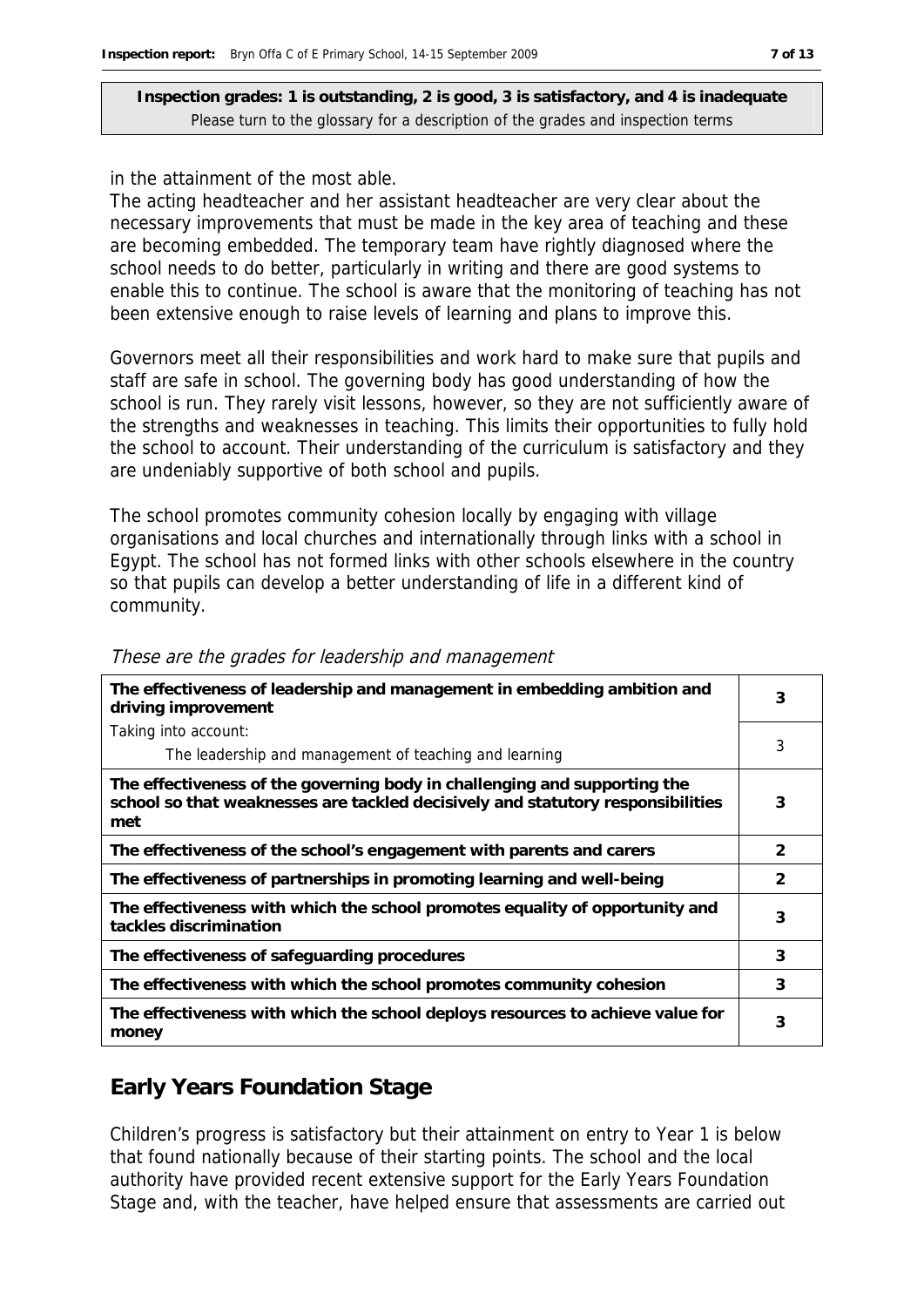more accurately than they were previously. The class is now solely for Reception children and this appears to be beginning to pay off. Reception class children work in a large airy room with plenty of outside space to play. They have varied opportunities to explore and try out activities, such as designing and making pizzas, building a 'pizzeria' and sharing the results of their labours with Class 1.

Children enjoy well thought through choices in their work and these are developed through very good understanding of each child's individual needs. Assessments are carefully carried out through observations and careful questioning of the child. Children are encouraged to explore language, vocabulary, sounds, movement and their own independence and creativity.

| Overall effectiveness of the Early Years Foundation Stage                    |  |
|------------------------------------------------------------------------------|--|
| Taking into account:                                                         |  |
| Outcomes for children in the Early Years Foundation Stage                    |  |
| The quality of provision in the Early Years Foundation Stage                 |  |
| The effectiveness of leadership and management of the Early Years Foundation |  |
| Stage                                                                        |  |
|                                                                              |  |

#### These are the grades for the Early Years Foundation Stage

#### **Views of parents and carers**

Most parents who responded to the questionnaires were highly positive about the school. Parents are particularly appreciative of their child's experiences at school with many also saying their child feels safe here and enjoys school. Parents are pleased with the teaching and how the school promotes a healthy life style. Parents also feel strongly that their children are being well prepared for their future lives.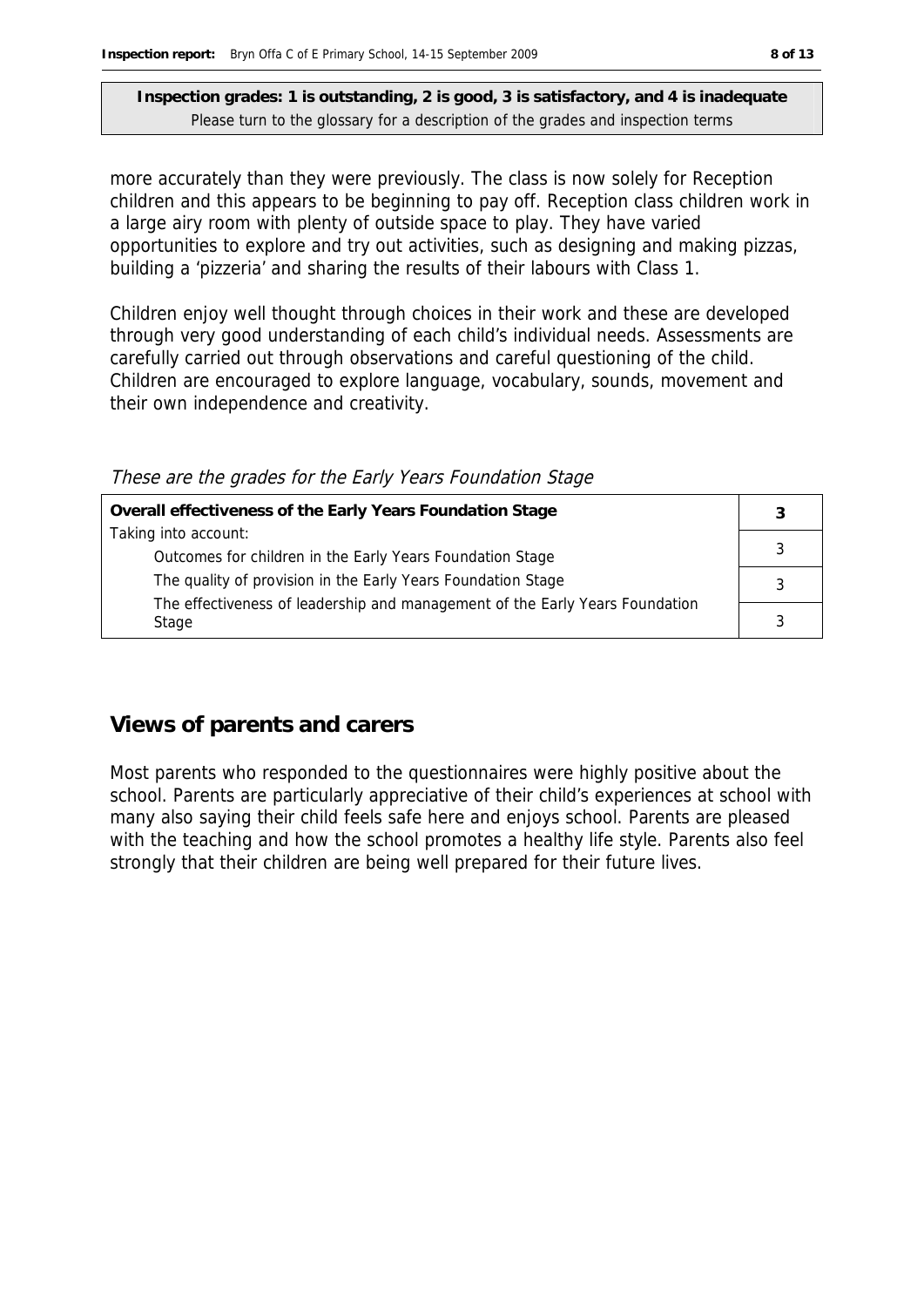#### **Responses from parents and carers to Ofsted's questionnaire**

Ofsted invited all the registered parents and carers of pupils registered at Bryn Offa C of E primary School to complete a questionnaire about their views of the school.

In the questionnaire, parents and carers were asked to record how strongly they agreed with 12 statements about the school.

The Inspection team received 45 completed questionnaires by the end of the on-site inspection. In total, there are 106 pupils registered at the school.

| Statements                                                                                                                                                                                                                                              | Strongly<br>agree |    | Agree |    | Disagree         |                | Strongly<br>disagree |                |
|---------------------------------------------------------------------------------------------------------------------------------------------------------------------------------------------------------------------------------------------------------|-------------------|----|-------|----|------------------|----------------|----------------------|----------------|
|                                                                                                                                                                                                                                                         | Total             | %  | Total | %  | Total            | %              | Total                | %              |
| My child enjoys school                                                                                                                                                                                                                                  | 30                | 57 | 20    | 38 | 1                | $\overline{2}$ | $\mathbf 0$          | $\overline{0}$ |
| The school keeps my child<br>safe                                                                                                                                                                                                                       | 30                | 57 | 19    | 36 | $\overline{2}$   | 4              | 1                    | $\overline{2}$ |
| The school informs me about<br>my child's progress                                                                                                                                                                                                      | 21                | 40 | 29    | 55 | 1                | $\overline{2}$ | 1                    | $\overline{2}$ |
| My child is making enough<br>progress at this school                                                                                                                                                                                                    | 25                | 47 | 22    | 42 | $\overline{2}$   | 4              | 1                    | $\overline{2}$ |
| The teaching is good at this<br>school                                                                                                                                                                                                                  | 28                | 53 | 23    | 43 | $\mathbf 0$      | $\mathbf 0$    | $\overline{0}$       | $\mathbf 0$    |
| The school helps me to<br>support my child's learning                                                                                                                                                                                                   | 24                | 45 | 25    | 47 | $\overline{2}$   | 4              | $\Omega$             | $\Omega$       |
| The school helps my child to<br>have a healthy lifestyle                                                                                                                                                                                                | 27                | 51 | 23    | 43 | $\mathbf 0$      | $\mathbf 0$    | $\mathbf 0$          | $\mathbf 0$    |
| The school makes sure that<br>my child is well prepared for<br>the future (for example<br>changing year group,<br>changing school, and for<br>children who are finishing<br>school, entering further or<br>higher education, or entering<br>employment) | 27                | 51 | 21    | 40 | $\mathbf 0$      | $\mathbf 0$    | $\overline{0}$       | $\mathbf 0$    |
| The school meets my child's<br>particular needs                                                                                                                                                                                                         | 25                | 47 | 24    | 45 | 1                | 2              | $\overline{0}$       | $\Omega$       |
| The school deals effectively<br>with unacceptable behaviour                                                                                                                                                                                             | 17                | 32 | 30    | 57 | 1                | $\overline{2}$ | 1                    | $\overline{2}$ |
| The school takes account of<br>my suggestions and<br>concerns                                                                                                                                                                                           | 23                | 38 | 27    | 51 | $\mathbf{0}$     | $\overline{0}$ | 1                    | $\overline{2}$ |
| The school is led and<br>managed effectively                                                                                                                                                                                                            | 21                | 40 | 27    | 51 | 3                | 6              | $\overline{0}$       | $\Omega$       |
| Overall, I am happy with my<br>child's experience at this<br>school                                                                                                                                                                                     | 35                | 66 | 16    | 30 | $\boldsymbol{0}$ | $\mathbf 0$    | $\mathbf 0$          | $\mathbf 0$    |

The table above summarises the responses that parents and carers made to each statement. The percentages indicate the proportion of parents and carers giving that response out of the total number of completed questionnaires. Where one or more parents and carers chose not to answer a particular question, the percentages will not add up to 100%.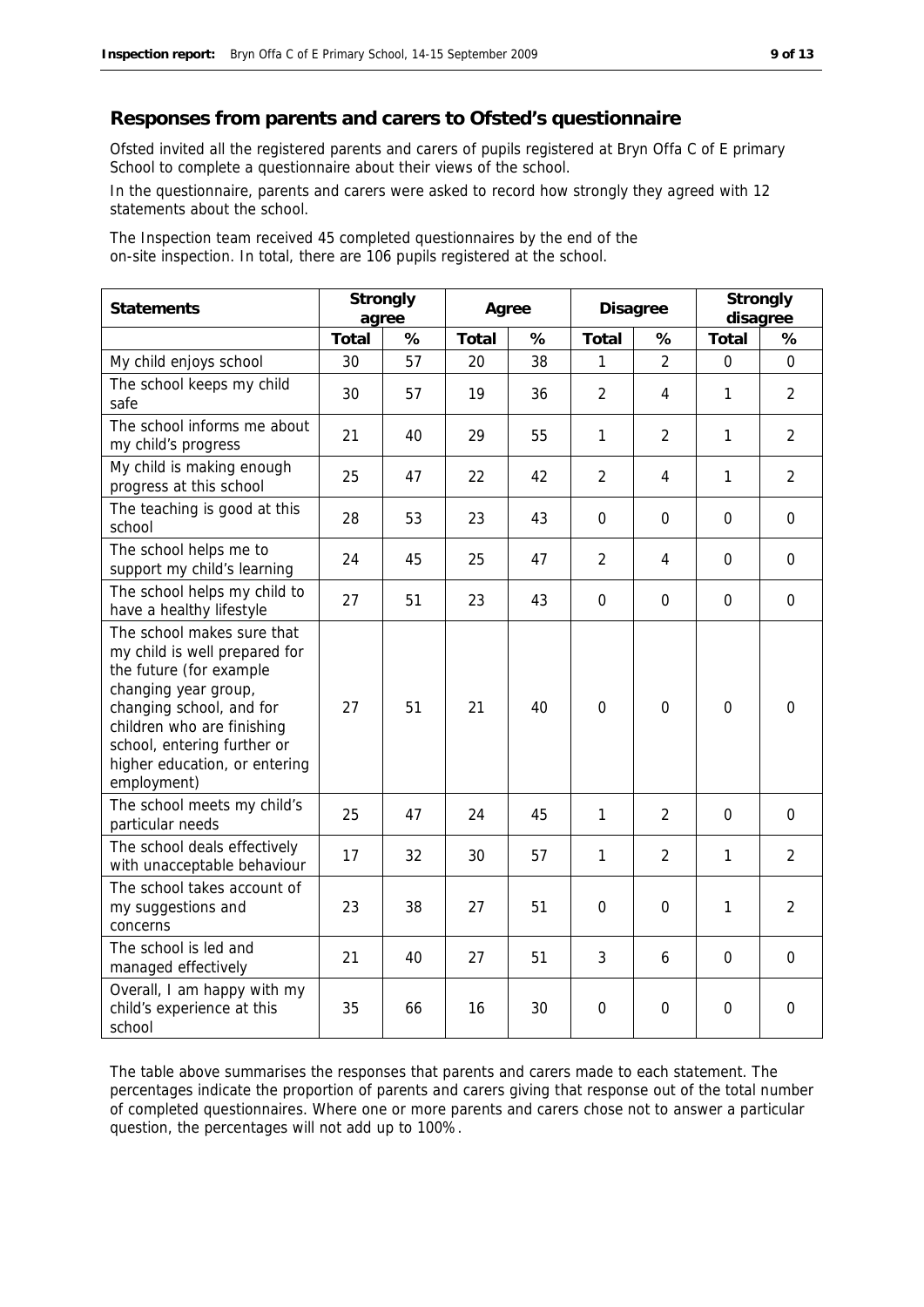# **Glossary**

## **What inspection judgements mean**

| Grade   | Judgement    | Description                                                   |
|---------|--------------|---------------------------------------------------------------|
| Grade 1 | Outstanding  | These features are highly effective. An outstanding           |
|         |              | school provides exceptionally well for all its pupils' needs. |
| Grade 2 | Good         | These are very positive features of a school. A school        |
|         |              | that is good is serving its pupils well.                      |
| Grade 3 | Satisfactory | These features are of reasonable quality. A satisfactory      |
|         |              | school is providing adequately for its pupils.                |
| Grade 4 | Inadequate   | These features are not of an acceptable standard. An          |
|         |              | inadequate school needs to make significant                   |
|         |              | improvement in order to meet the needs of its pupils.         |
|         |              | Ofsted inspectors will make further visits until it           |
|         |              | improves.                                                     |

## **Overall effectiveness of schools inspected between September 2007 and July 2008**

|                 | Overall effectiveness judgement (percentage of schools) |      |              |            |  |
|-----------------|---------------------------------------------------------|------|--------------|------------|--|
| Type of school  | Outstanding                                             | Good | Satisfactory | Inadequate |  |
| Nursery schools | 39                                                      | 58   |              |            |  |
| Primary schools | 13                                                      | 50   | 33           |            |  |
| Secondary       |                                                         | 40   | 34           |            |  |
| schools         |                                                         |      |              |            |  |
| Sixth forms     | 18                                                      | 43   | 37           |            |  |
| Special schools | 26                                                      | 54   | 18           |            |  |
| Pupil referral  |                                                         |      |              |            |  |
| units           |                                                         | 55   | 30           |            |  |
| All schools     | 15                                                      | 49   | 32           |            |  |

The data in the table above were reported in The Annual Report of Her Majesty's Chief Inspector of Education, Children's Services and Skills 2007/08.

Percentages are rounded and do not always add exactly to 100. Secondary school figures include those that have sixth forms, and sixth form figures include only the data specifically for sixth form inspection judgements.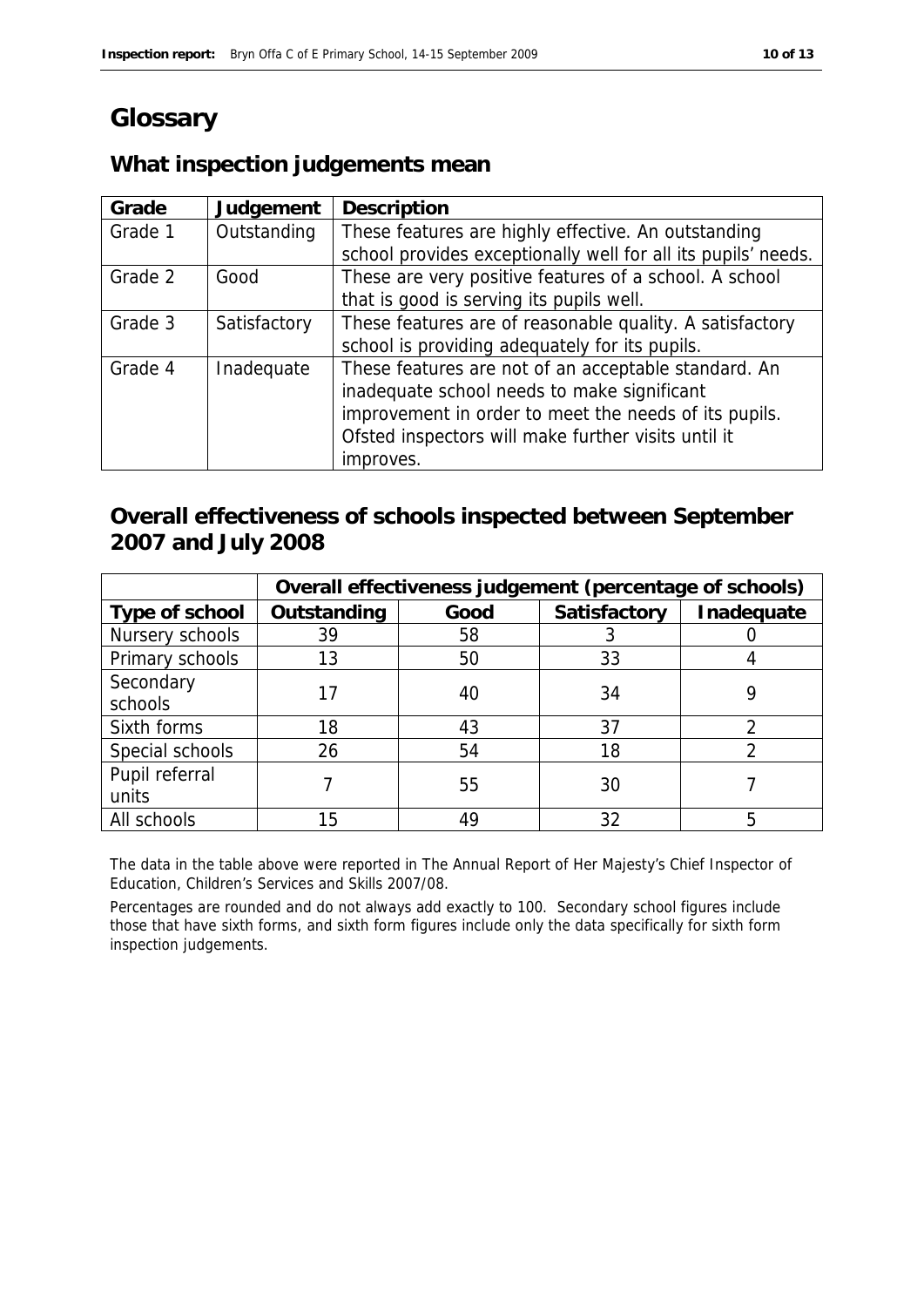# **Common terminology used by inspectors**

| Achievement:               | the progress and success of a pupil in their<br>learning, development or training.                                                                                                                                                          |
|----------------------------|---------------------------------------------------------------------------------------------------------------------------------------------------------------------------------------------------------------------------------------------|
| Attainment:                | the standard of the pupils' work shown by test and<br>examination results and in lessons.                                                                                                                                                   |
| Capacity to improve:       | the proven ability of the school to continue<br>improving. Inspectors base this judgement on what<br>the school has accomplished so far and on the<br>quality of its systems to maintain improvement.                                       |
| Leadership and management: | the contribution of all the staff with responsibilities,<br>not just the headteacher, to identifying priorities,<br>directing and motivating staff and running the<br>school.                                                               |
| Learning:                  | how well pupils acquire knowledge, develop their<br>understanding, learn and practise skills and are<br>developing their competence as learners.                                                                                            |
| Overall effectiveness:     | inspectors form a judgement on a school's overall<br>effectiveness based on the findings from their<br>inspection of the school. The following judgements,<br>in particular, influence what the overall<br>effectiveness judgement will be. |
|                            | The school's capacity for sustained<br>٠                                                                                                                                                                                                    |
|                            | improvement.<br>Outcomes for individuals and groups of<br>■<br>pupils.                                                                                                                                                                      |
|                            | The quality of teaching.<br>H<br>The extent to which the curriculum meets<br>■                                                                                                                                                              |
|                            | pupils' needs, including, where relevant,                                                                                                                                                                                                   |
|                            | through partnerships.<br>The effectiveness of care, guidance and<br>support.                                                                                                                                                                |
| Progress:                  | the rate at which pupils are learning in lessons and<br>over longer periods of time. It is often measured<br>by comparing the pupils' attainment at the end of a                                                                            |

key stage with their attainment when they started.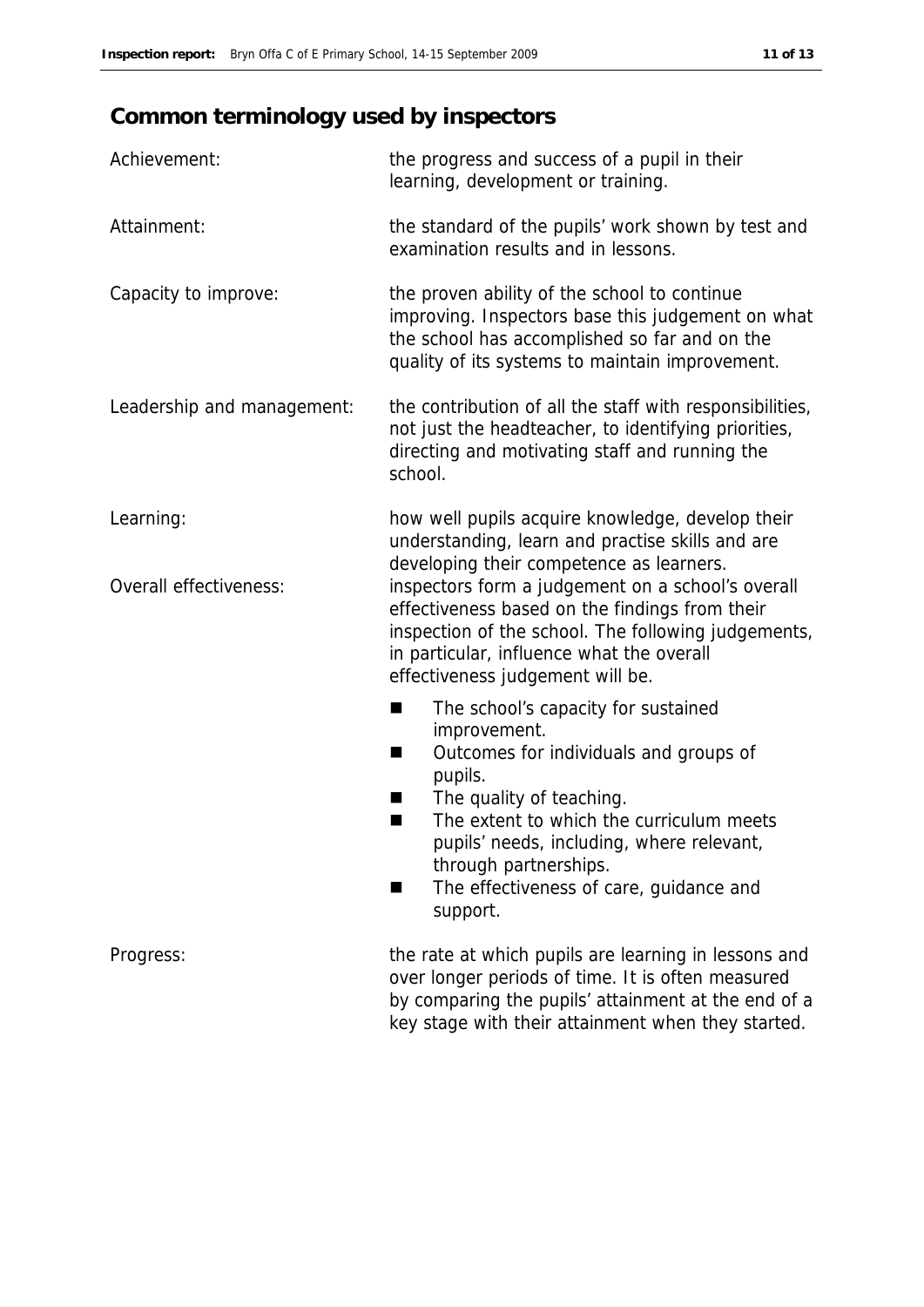

16 September 2009

Dear Pupils

**Inspection of Bryn Offa Church of England Primary School** 

Thank you very much for making me and my team feel so welcome when we came to inspect your school. We really enjoyed meeting you. After spending two days in your school, meeting you, watching your lessons and talking to your teachers, I have judged that your school is satisfactory.

The things I particularly liked about your school were:

- you really enjoy school and you feel safe there
- vou behave well and care for each other
- you are good at working together and have fun at school
- vour attendance is good
- your school has a good curriculum with plenty of visitors, sports clubs and trips.

So that your school can improve in the future, I have asked senior leaders to focus on two areas.

- By April 2010, improve teaching and learning by making sure:
	- lessons are better planned so that all of you can make more progress
	- your work is regularly marked and assessed so you know how well you are doing and so your teachers can help you more in lessons
- Help you improve your writing, particularly in Years 5 and 6, by making sure you have the chance to do more of it, in all lessons

Yours sincerely,

#### Carolyn Carnaghan

Lead Inspector